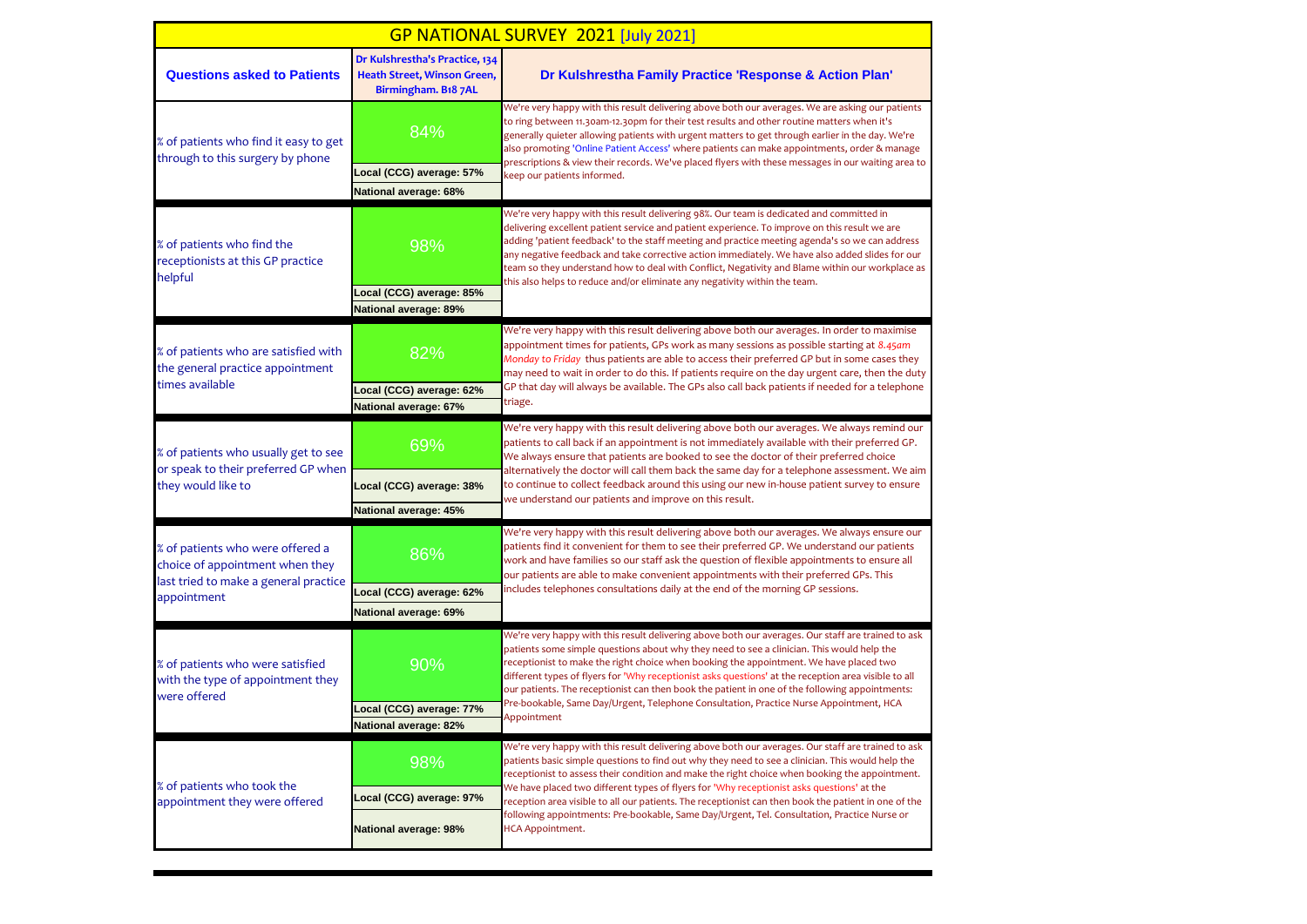| <b>GP NATIONAL 2021 [July 2021]</b>                                                                                                                                               |                                                                                      |                                                                                                                                                                                                                                                                                                                                                                                                                                                                                                                                                                                                                                                                                                                                                                                                                                                       |  |
|-----------------------------------------------------------------------------------------------------------------------------------------------------------------------------------|--------------------------------------------------------------------------------------|-------------------------------------------------------------------------------------------------------------------------------------------------------------------------------------------------------------------------------------------------------------------------------------------------------------------------------------------------------------------------------------------------------------------------------------------------------------------------------------------------------------------------------------------------------------------------------------------------------------------------------------------------------------------------------------------------------------------------------------------------------------------------------------------------------------------------------------------------------|--|
| <b>Questions asked to Patients</b>                                                                                                                                                | Dr Kulshrestha's Practice, 134<br>Heath Street, Winson Green,<br>Birmingham. B18 7AL | Dr Kulshrestha Family Practice 'Response & Action Plan'                                                                                                                                                                                                                                                                                                                                                                                                                                                                                                                                                                                                                                                                                                                                                                                               |  |
| % of patients who describe their<br>experience of making an<br>appointment as good                                                                                                | 88%<br>Local (CCG) average: 63%<br>National average: 71%                             | We're very happy with this result delivering above both our averages. Our staff are trained to<br>ask patients basic simple questions to find out why they need to see a clinician and this may<br>sometimes offend some patients. To avoid this we have placed two different types of flyers<br>for 'Why receptionist asks questions' at the reception area visible to all our patients. We do<br>not want our patients to feel offended but to understand we care and want to ensure we<br>book them in with the right clinician. Patients don't always need to see a GP when our nurse<br>or HCA can do the assessment. We need to explain this more clearly to our patients and if<br>they are still not happy then we can also offer to book a telephone assessment. We need to<br>ensure our patients experience a good service all the time.   |  |
| % of patients who were given a time<br>for the last general practice<br>appointment                                                                                               | 89%<br>Local (CCG) average: 89%<br>National average: 91%                             | We're happy with this result, just missing our national average by 2%. Notices to help patients<br>understand the system of 'One problem per appointment' and usually 15 minutes slots are already<br>displayed in the practice and the receptionists are also reminding patients of the 'one<br>appointment, one problem' system at the time of booking. This allows the GPs to assess each<br>patient in a timely manner offering patient centred care and hence reducing waiting times for the<br>other patients who are waiting to be seen. This would also improve our patient satisfaction. We<br>shall continue to educate all our patients about this system and endeavour to improve on this<br>result. Our staff also continue to keep patients informed if any of the clinicians are running<br>behind, offering an apology for any delay. |  |
| % of patients who say the healthcare<br>professional they saw or spoke to<br>was good at giving them enough<br>time during their last general<br>practice appointment             | 92%<br>Local (CCG) average: 85%<br>National average: 89%                             | We're very disappointed with this result, delivering below both our averages. The GPs take<br>on board this feedback. GPs also feel strongly that they provide patient centred consultations<br>all the time however taking on board this feedback there will always be room for<br>improvements. All GPs are refreshing their knowledge of consultation technique using the<br>Roger Neighbour Consultation Model.                                                                                                                                                                                                                                                                                                                                                                                                                                   |  |
| % of patients who say the healthcare<br>professional they saw or spoke to<br>was good at listening to them<br>during their last general practice<br>appointment                   | 90%<br>Local (CCG) average: 87%<br>National average: 89%                             | We're very happy with this result delivering above both our averages. The GPs also feel<br>strongly that they provide patient centred consultations to all their patients which includes<br>listening and responding to patients needs. GP's believe tests results, prescribing medication<br>and care plans are explained so the patients understands. There is always room for<br>improvement as the GPs are refreshing their knowledge of consultation technique using the<br>Roger Neighbour Consultation Model.                                                                                                                                                                                                                                                                                                                                  |  |
| % of patients who say the healthcare<br>professional they saw or spoke to<br>was good at treating them with care<br>and concern during their last<br>general practice appointment | 93%<br>Local (CCG) average: 85%<br>National average: 88%                             | We're very happy with this result delivering above both our averages. The GPs feel strongly that<br>they provide patient centred consultations to all their patients which includes listening and<br>responding to patients needs. GP's believe tests results, prescribing medication and care plans are<br>thoroughly explained so the patients fully understands and asks questions if they need too. There<br>is always room for improvement as the GPs are refreshing their knowledge of consultation<br>technique using the Roger Neighbour Consultation Model.                                                                                                                                                                                                                                                                                  |  |
| % of patients who were involved as<br>much as they wanted to be in<br>decisions about their care and<br>treatment during their last general<br>practice appointment               | 94%<br>Local (CCG) average: 90%<br>National average: 93%                             | We're very happy with this result delivering above both our averages. GPs will continue to<br>provide patient centred consultations which includes involving patients about decisions<br>about possible treatments the GP would suggests as best possible cause of action for the<br>patient's wellbeing. In some cases consent maybe required thus the need for explanation and<br>understanding. GPs continue to refresh their knowledge of consultation technique using the<br>Roger Neighbour Consultation Model.                                                                                                                                                                                                                                                                                                                                 |  |

## GP NATIONAL SURVEY 2020 [July 2021]